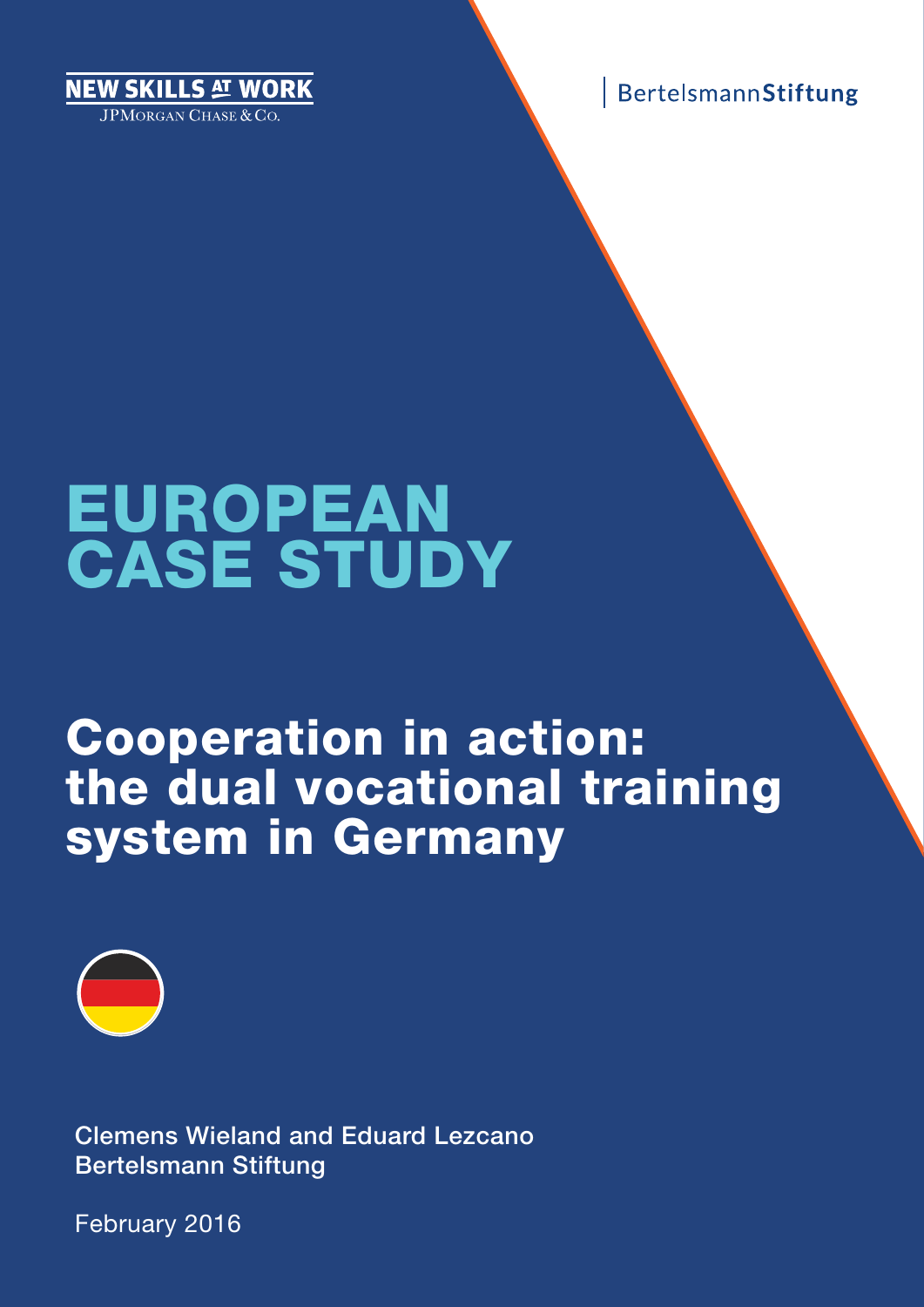### ABOUT BERTELSMANN STIFTUNG

The Bertelsmann Stiftung promotes social change through project work that focuses on ensuring society's long-term viability. Working with a wide range of partners, the Stiftung aims to identify early on social problems and challenges and develop effective solutions. As an initiator and driver of necessary reforms, we draw on knowledge and expertise to stimulate productive dialogue on the most pressing issues of our day and provide policymakers with new insight.

The Bertelsmann Stiftung addresses various topics in education, including career guidance in schools, school-towork transitions and Germany's dual vocational training system. The Stiftung initiates and moderates discussions on these issues, provides professional insight by way of expert opinions, and supports the exchange of ideas on the international level.

To find out more, visit: [www.bertelsmann-stiftung.de/en](http://www.bertelsmann-stiftung.de/en)

## ABOUT THIS PAPER

This paper was produced as part of a pan-European programme of work managed by IPPR (the Institute for Public Policy Research). IPPR is the UK's leading progressive thinktank, based in London. To find out more, visit: [www.IPPR.org](http://www.ippr.org/)

This case study is part of a series of analyses that are being conducted in 2015/16 on aspects of European skills issues and labour markets. These case studies will be compiled in a format that allows for cross-country comparisons to be made and lessons to be drawn for both policy and practice.

To see a full list of available papers, visit: [www.IPPR.org/major-programmes/new-skills-at-work](http://www.ippr.org/major-programmes/new-skills-at-work)

## ABOUT THE PROGRAMME

The JPMorgan Chase New Skills at Work programme aims to identify strategies and support solutions that help improve labour market infrastructure and develop the skilled workforce globally. The initiative brings together leading policymakers, academics, business leaders, educators, training providers and nonprofits with the goal of connecting labour market policy with practice, supply with demand and employers with the workforce – all to strengthen the global economy.

While this report has been supported by the JPMorgan Chase Foundation, the contents and opinions in this paper are those of the authors alone and do not reflect the views of the JPMorgan Chase Foundation, JPMorgan Chase & Co, or any of its affiliates.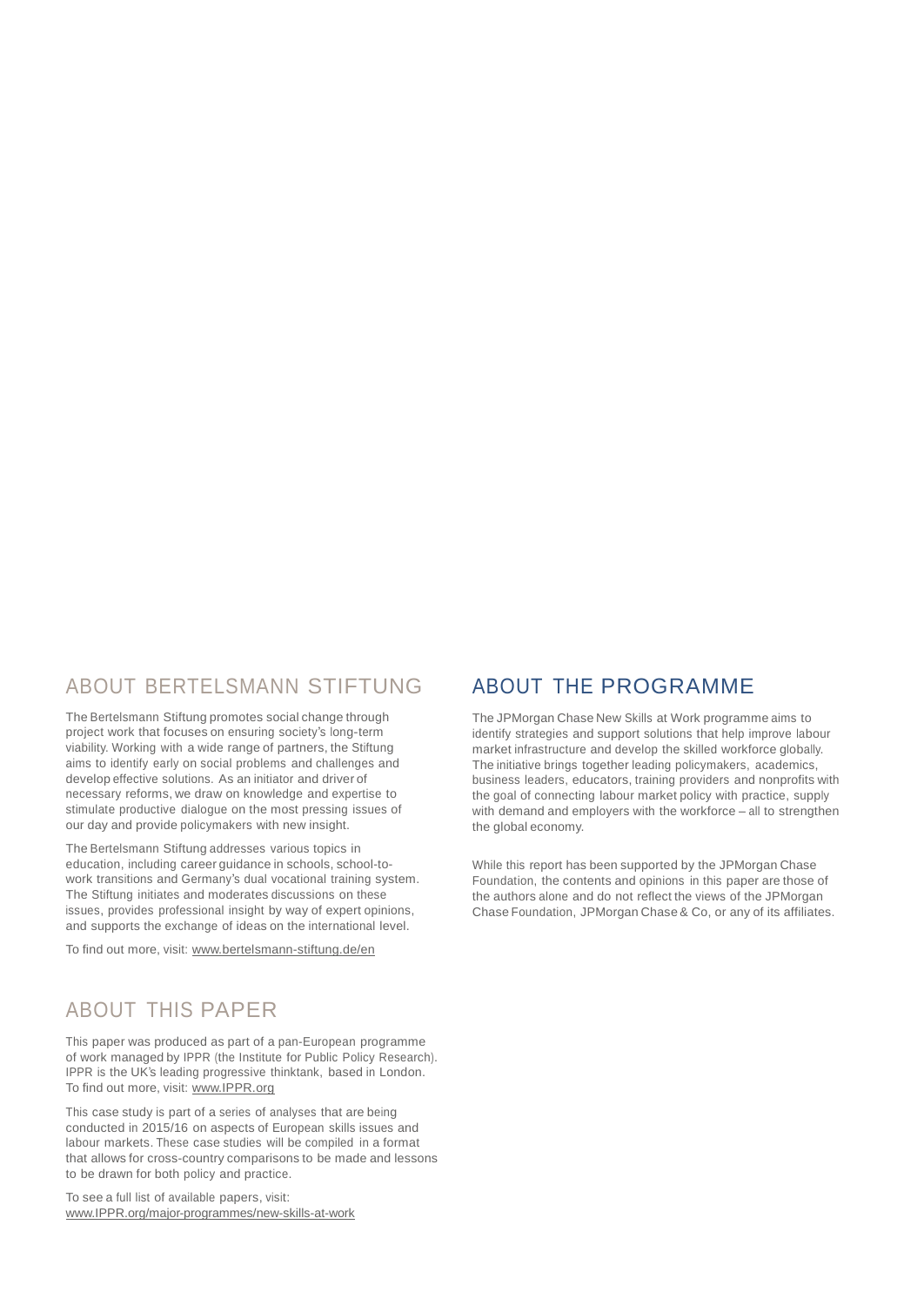## **Contents**

| 2. The dual system of vocational education and training in Germany3           |  |
|-------------------------------------------------------------------------------|--|
| 3. Cooperation between employers, vocational schools and other social         |  |
| 4. Challenges facing the dual system of vocational                            |  |
| 5. Permeability & cooperation between vocational and academic education. 10   |  |
|                                                                               |  |
|                                                                               |  |
| Incorporate the advantages of dual VET into new study programmes  11          |  |
| Ensure cooperation between vocational and academic education policymaking  11 |  |
|                                                                               |  |
| 6. Concluding remarks: new partners, more cooperation 12                      |  |
|                                                                               |  |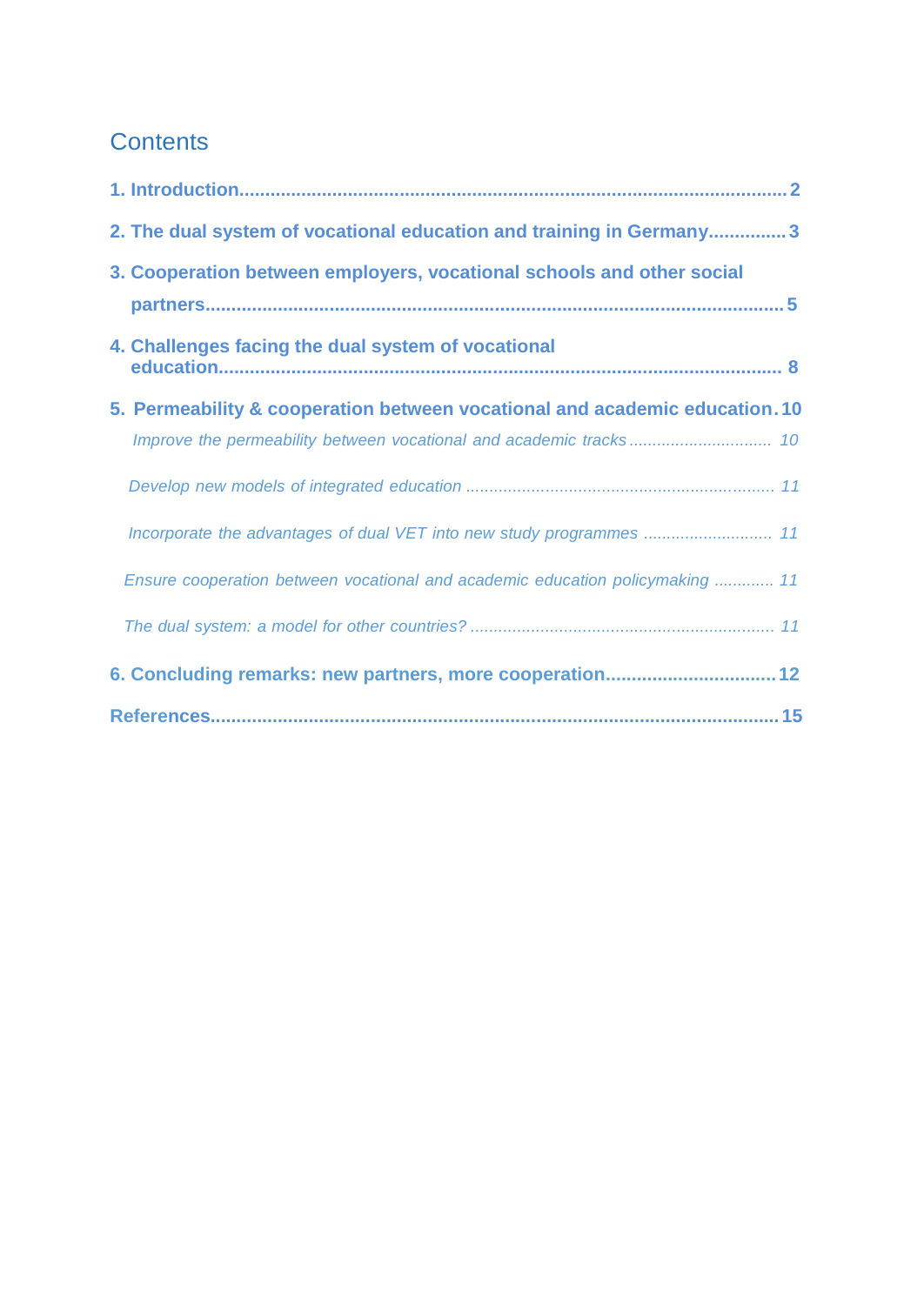### **1. Introduction**

Following its late, but rapid, industrialisation in the 19<sup>th</sup> century, Germany defined its "dual" system of vocational education and training (VET). In contrast to workplace-based or schoolbased models, the dual VET system combines an apprenticeship at the workplace with classroom-based education at a vocational school – hence the "dual" label.

Although the German system of vocational training also offers a wide range of school-based programmes, the dual system has, throughout the 20<sup>th</sup> century, become the hallmark of German VET. Perhaps the most striking feature of this system, for those unfamiliar with it, is the engagement of businesses (and employers in general) in the conception and implementation of dual apprenticeships: cooperation between employers, vocational schools, chambers, governmental bodies and labour unions is at the heart of dual vocational education. The dual system seeks to provide the labour market with the skilled workforce it requires and to equip young apprentices with market-relevant skills for their future professional lives. Given that it is employers who are the ultimate users of skills, it is eminently sensible to involve them in both the conception and the implementation of dual training programmes.<sup>1</sup>

The purpose of this paper is twofold: on the one hand, it seeks to give an unfamiliar reader an overarching picture of the system, placing an emphasis on the importance of the cooperation between employers, governmental bodies, labour unions and other social partners; on the other hand, it outlines the current challenges of the dual system – issues that often pass unnoticed by outside observers.

The first section of the paper provides an introduction to the German dual system, explaining how it is structured and how it works. The second section is concerned with the central theme of the paper, namely cooperation between employers, vocational schools and other social partners. It provides a detailed description of the aspects in which collaboration is crucial as well as the roles and tasks of each collaborating partner at each stage of dual VET. The third section paints a portrait of the current state of dual VET in Germany, placing a

 $1$  In the Anglo-American world, the dual system of vocational education and training is often referred to as "apprenticeship training". For the sake of simplicity, we only use the "dual" terminology.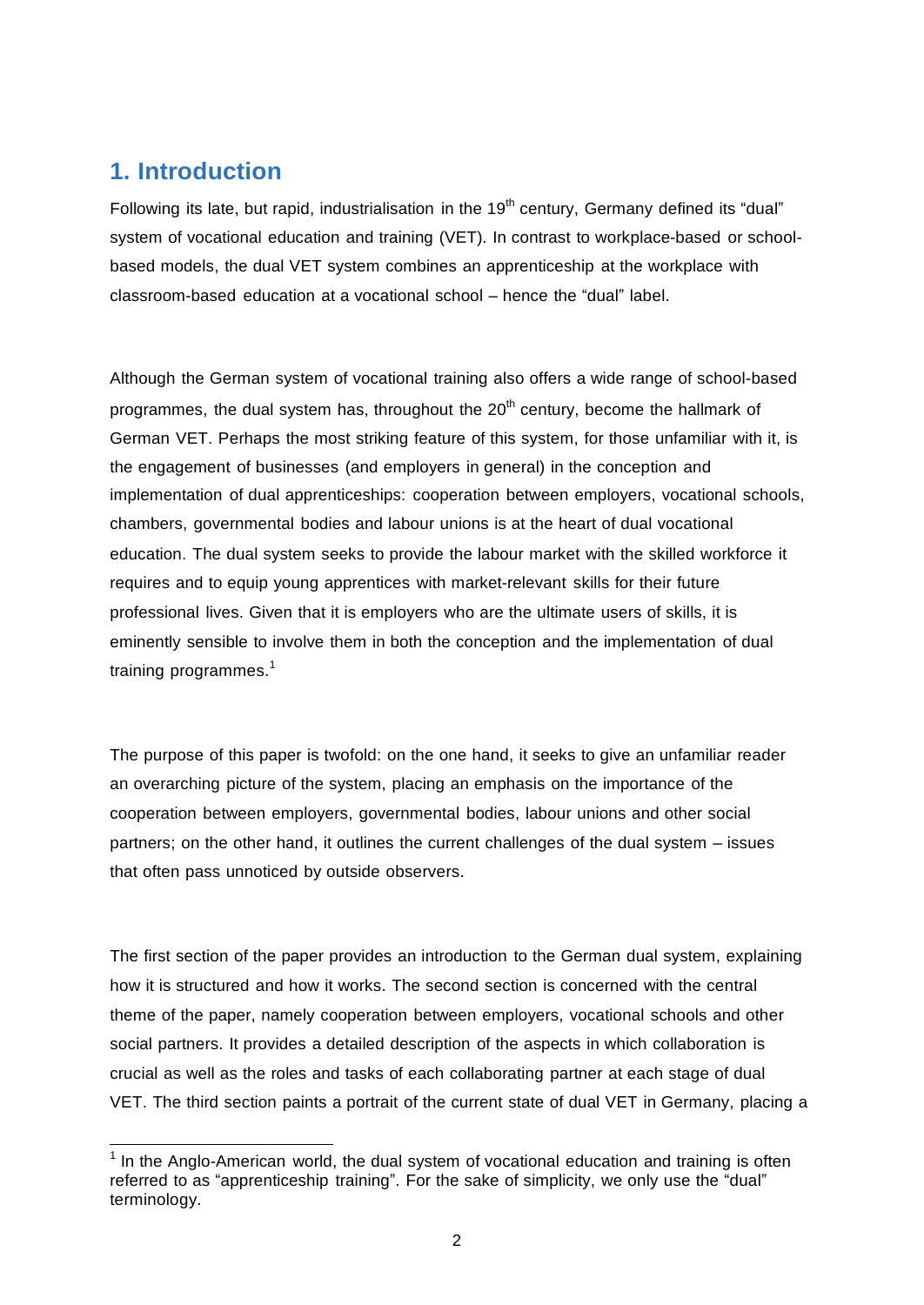special focus on its most urgent challenges. The fourth section contains a series of proposals that should help the German dual VET system to meet these challenges. Cooperation between vocational education and higher education is at the core of these proposals. By way of an example, the fifth and final section introduces a vocational-academic study programme that illustrates what this cooperation might look like in the future.

# **2. The dual system of vocational education and training in Germany**

As in many other countries, the post-secondary education system in Germany is divided into two domains, the academic and the vocational. Both are, in turn, subdivided into two further tracks: in the academic domain we can distinguish universities from universities of applied sciences, while in the vocational domain we can distinguish school-based vocational education from dual vocational training.

For several decades now, as was pointed out in the introduction, the dual system of VET has been the hallmark of vocational education in Germany. The distinguishing feature of this system is the combination of a workplace-based apprenticeship with a classroom-based education. In contrast to school-based programmes that also include work-based learning, dual VET programmes follow the so-called "dual principle" (Euler 2013). According to the "dual principle", in-firm and in-class training are equally constitutive elements of a dual vocational education: two sides of the same coin.

While many school-based programmes do include work-based learning, they often do so without coordinating the respective contents of school-based and work-based learning; workbased learning is more often than not considered as an add-on to the school curriculum. In dual VET programmes, by contrast, work-based learning is an integral part of the curriculum. Practical in-firm training allows apprentices to acquire a solid foundation of market-relevant skills for their professional future, while studying at a vocational school allows them time to investigate the scientific and theoretical aspects of their trade as well as to take courses in general education and foreign languages.

During the work-based part of their training, apprentices contribute to the productivity of their employer's organisation; they therefore receive a monthly salary from their employer for the duration of the training. Employers shoulder the costs of training but they also benefit from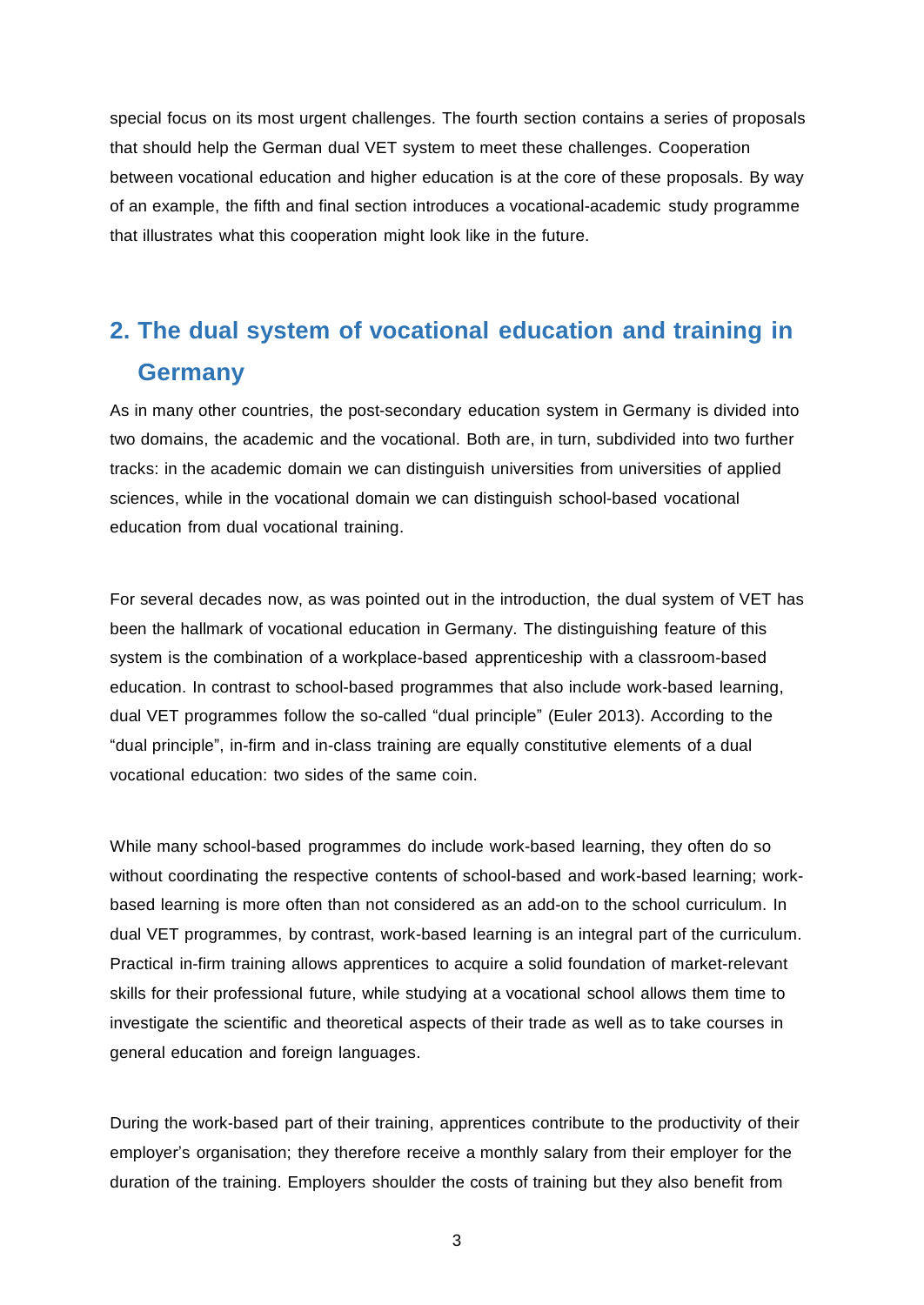dual vocational education: employing apprentices in their production process allows them to save on skilled and unskilled workers' salaries, and training their own prospective employees allows them to save on recruitment costs as well as to guarantee that their future workforce will have the required skills (Muehlemann & Wolter 2014).

In general, vocational education and training is designed to contribute to economic, social and individual goals; more specifically, vocational training seeks to equip workers with the skills and competencies that allow them to be mobile and capable of working in their chosen professional fields (Euler 2013). Dual VET has a proven record in producing skilled workers, allowing employers to save on hiring costs, contributing to youth employability and supporting individuals in their transition into the labour market. In order to ensure that it contributes to these goals, dual VET is governed by a comprehensive legal framework that includes national and mandatory standards that must be followed by all sixteen federal states (Länder).

There is some complexity here, given the highly federal structure of the German state: education – and thus vocational schools – fall within the jurisdiction of each individual state, while economic and labour policy – and thus apprenticeships – are a federal responsibility. A further degree of complexity occurs as a result of the high degree of corporatism in Germany: social interest groups (e.g., companies, unions, chambers, associations) actively engage in political processes (Rauner & Wittig 2009). The combination of federalism and corporatism results in a complicated distribution of responsibilities among the many actors involved in vocational education: the federal government, regional governments, vocational schools, chambers, companies, labour unions and other social partners. The smooth functioning of the dual system therefore rests on the cooperation between these partners, especially with regard to the definition of complementary study and apprenticeship contents, the coordination of alternating learning locations and regular updates of curricula and quality standards according to market demands.

The next section describes this cooperation between partners and stakeholders of dual VET in more detail.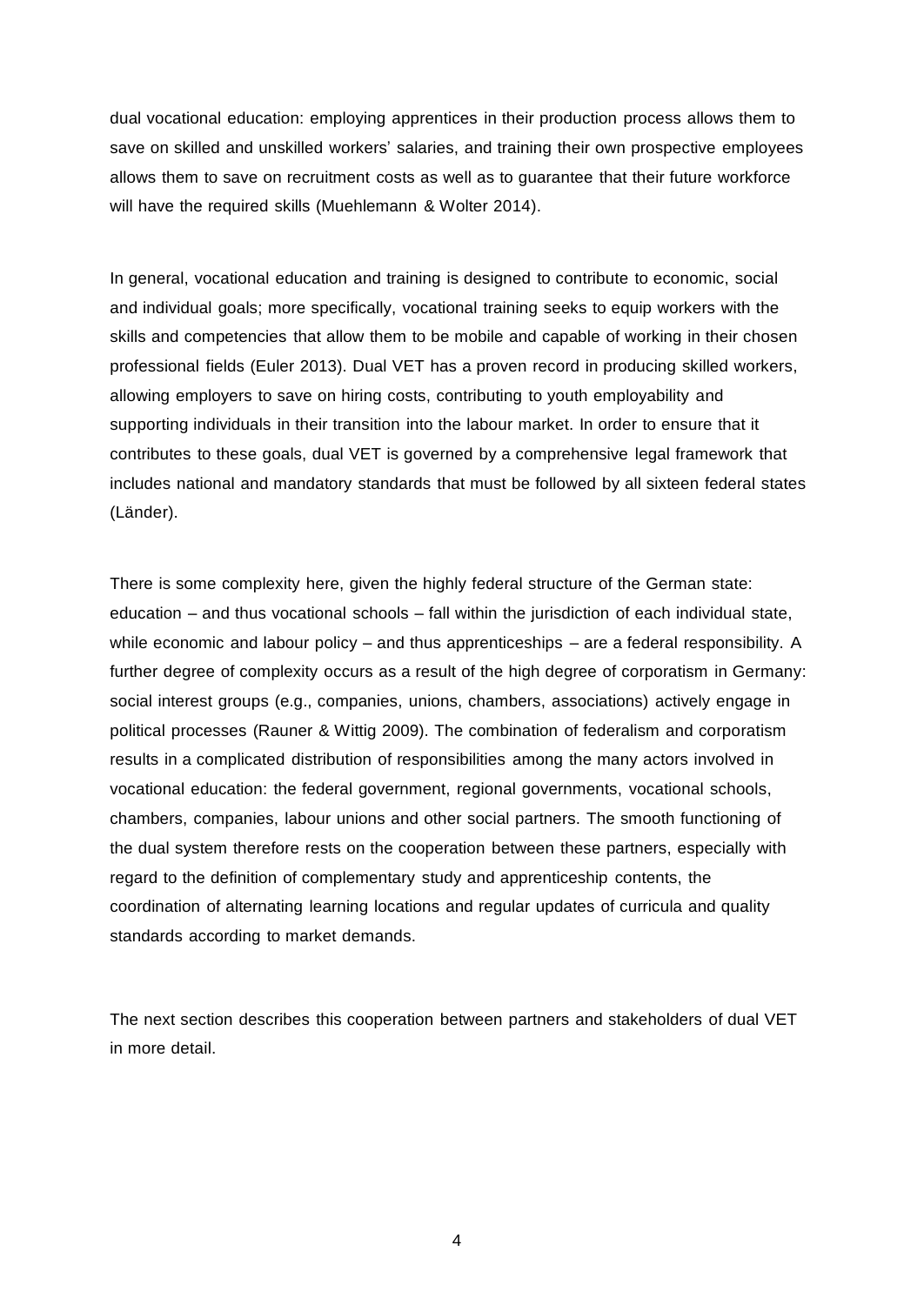# **3. Cooperation between employers, vocational schools and other social partners**

Cooperation between partners and stakeholders is a key element of dual VET. It extends beyond the legal arrangements of dual VET, permeating the whole system and its daily functioning. Cooperation is particularly important in the process of defining the number of apprenticeship spots that are offered each year, in the delivery of training and instruction, and in the final examination and awarding of the diploma. In addition, cooperation is essential to quality assurance within the system and in the updating mechanisms that match curricular contents and standards to labour market demands. In each of these aspects different partners assume different roles and responsibilities. This section elaborates on the specifics, detailing the roles and tasks of each partner at each stage of the dual training process.

As with most post-secondary education programmes, access to dual vocational education is regulated by an application process. Contrary to other forms of education, however, the application process in dual vocational education does not start at an educational institution: it is the employer that runs the apprentice selection process, not the vocational school. Prospective apprentices must thus identify a company or employer – from amongst the 330 professions accredited in the vocational training system – that offers apprenticeships and apply for a training spot (Federal Institute for Vocational Education and Training [BIBB] 2015).

Admissions criteria vary between sectors and employers, with no minimum requirement besides having attended school for the legal minimum number of years. No school diploma is necessary, although completion of lower secondary education is usually encouraged; some programmes may even expect an upper secondary education diploma. If an application is successful, employer and apprentice enter a training contract and the apprentice can automatically register at a vocational school (Rindfleisch & Maennig-Fortmann 2015). The number of training spots offered is therefore dependent on the market: that is upon the specific demands of each sector, not on the preferences of prospective apprentices. Vocational schools are obliged to offer a spot to every apprentice that is admitted to a dual training programme.

Dual system partners forge national and regional agreements to help ensure a balance of supply and demand, looking to motivate firms to offer training spots and to make vocational training attractive for young people (Federal Ministry for Education and Research [BMBF]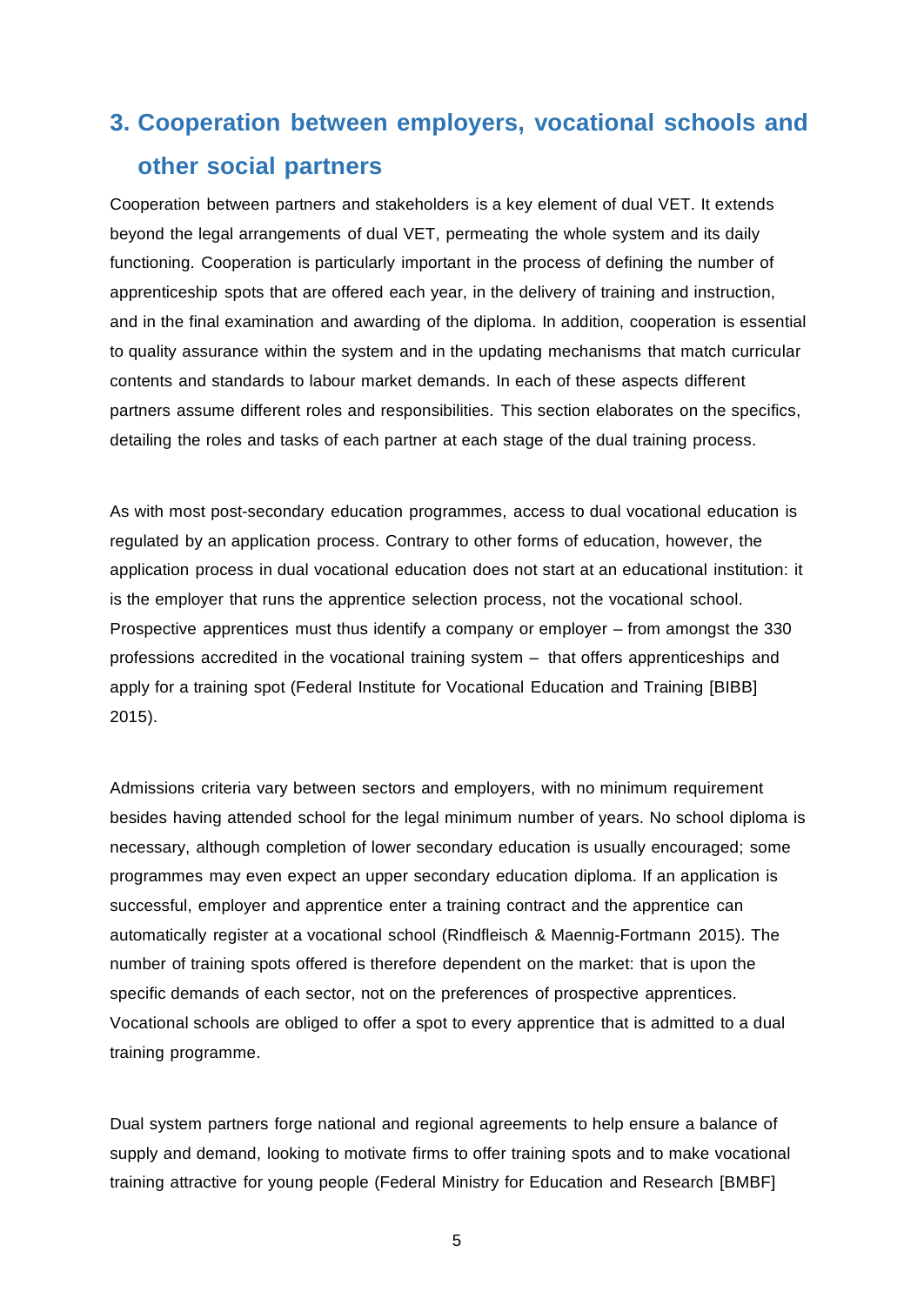2014). However, if there are more prospective applicants than training spots available – and if school-based programmes cannot cover the shortfall – then most rejected apprentices end up in the so-called "transition system". This is an umbrella term for a mostly unsystematic conglomerate of preparatory courses meant to support prospective apprentices in their access to a vocational training. Participation in such courses does not, however, secure access to an apprenticeship in the future.

Dual VET programmes last between two and three-and-a-half years, with most programmes being approximately three years in duration. Learning happens at two different locations, in line with the dual principle: apprentices receive the practical part of their training at their employer's facilities (on average about 70 percent), while the theoretical or scientificallyoriented part of their education takes place in a vocational school (approximately 30 percent of their time). Typically, apprentices spend three to four days a week in work-based learning, and one to two days a week at school. Alternatively, they may spend separate week-long blocks at each location, though this is less common (BMBF 2011). The quality of a dual VET programme depends on how well the two types of learning are integrated (Euler 2013).

During the company-based training, apprentices receive formal and systematic training under real-life working conditions, mostly by an in-company trainer. Throughout their training, apprentices assume different tasks of incremental complexity, thus ultimately contributing to their employer's production process, for which they receive a monthly pay. During the schoolbased part of their education, which is financed by the Länder and is free of charge to the student, apprentices follow a problem-based curriculum related to their professional field, learning the scientific underpinnings of their trade or acquiring management skills. In addition, apprentices can also follow general education courses and study foreign languages with the aim of completing upper secondary education at a later point, or simply to improve their employability (Rindfleisch & Maennig-Fortmann 2015).

At the end of their training, apprentices face a final examination that determines whether they qualify to practice their trade as licensed professionals. The examination is organised by the respective chamber of the apprentice's professional field, with the examination itself being conducted by an examination board composed of several stakeholders: companies or potential future employers (such as trade masters or expert technicians), employees (e.g. labour unions) and vocational school teachers (who are state employees) (BBIB-GOVET 2014). As a general rule, teachers and in-company trainers that were involved in the examinee's training and education do not participate in the examination process. Upon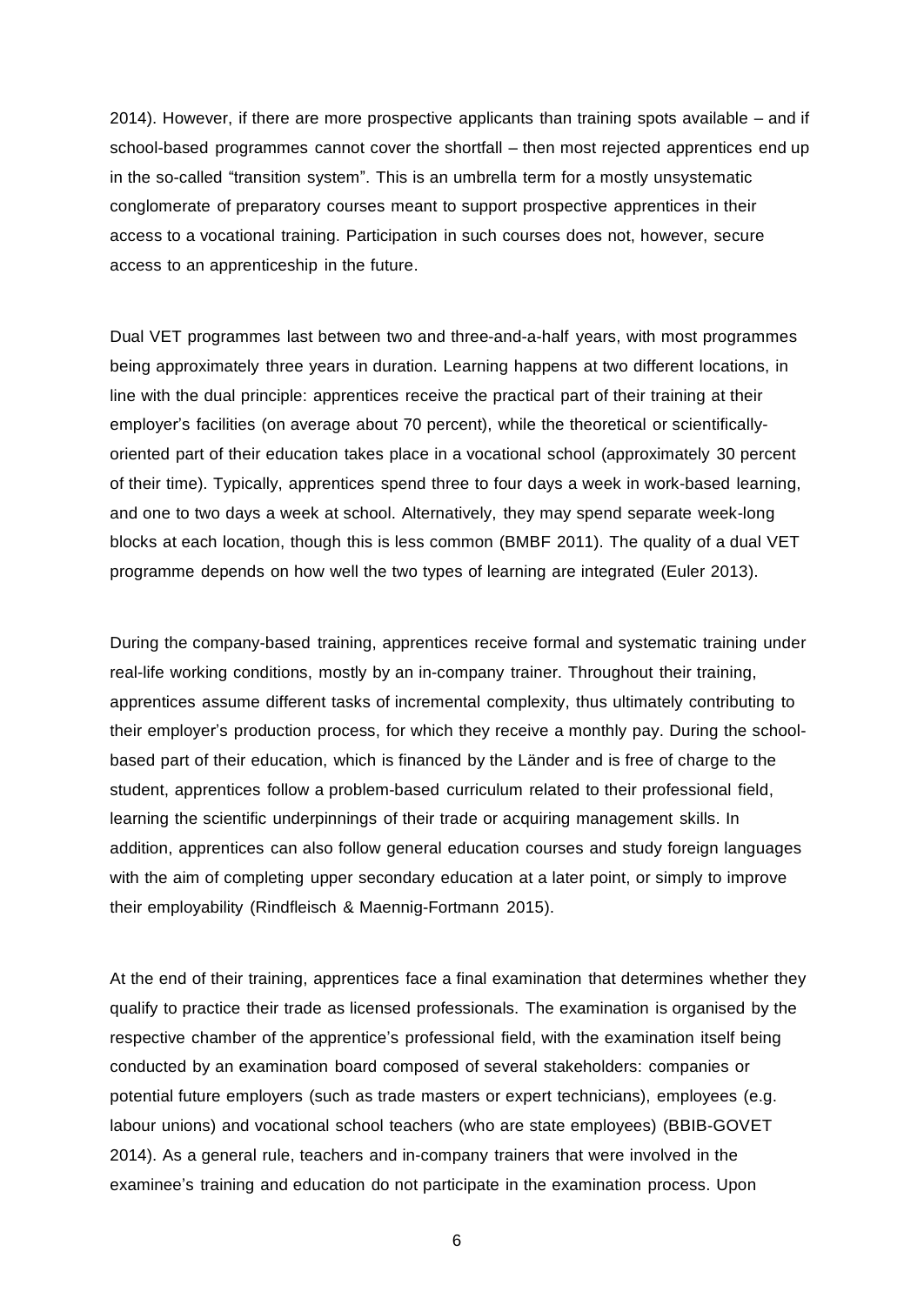successful completion of the exam, the apprentice receives a dual VET certificate issued by the chamber of the apprentice's trade and recognised by the federal government (Vocational Training Act [BBiG] 2003). This federal seal of approval ensures that standards are maintained and that apprentices/new workers are mobile within Germany.

Cooperation between employers, vocational schools, chambers and other social partners is the hallmark of the application-instruction-examination process. It also underpins the process of quality assurance and the way in which curricula are adapted to meet market demand. Quality assurance within the dual system is a recurring and on-going process involving the government, the chambers and social partners such as labour unions or employer associations. Roles and tasks are as follows (BBIB-GOVET 2014):

- The most important political actors at the federal level are the Federal Ministry of Education and Research (BMBF) and the Federal Ministry for Economic Affairs and Energy (BMWi). The BMBF is generally responsible for monitoring how the system is functioning through institutionalised research around indicators such as yearly participation rates, the apprenticeship market or the diversity of the apprentice population. Such research is conducted every year by the Federal Institute for Vocational Education and Training (BIBB), which is also responsible for the development of dual VET standards. However, it is the BMWi that enacts these standards, which govern the in-firm part of vocational education.
- At the level of the states, education in vocational schools is governed by vocational curricula, which are coordinated at the federal level through "framework curricula". In addition, each state has a commission for vocational education that advises the state government on matters related to vocational education. These committees are composed of representatives of employers, employees and state authorities.
- Employers and unions are involved at all levels of the organisation and governance of vocational education. Employers have a direct impact on VET through in-firm training and through the chambers. The latter are mostly responsible for the work-based side of dual VET. They monitor in-company training, register training contracts, mediate disputes between apprentices and employers and certify companies that wish to engage in dual VET. Chambers also serve as advisors on VET for interested companies (e.g. in the search for potential applicants). Furthermore, labour unions and employer associations are responsible for negotiating training allowances for apprentices and cross-checking the quality and development of in-company training.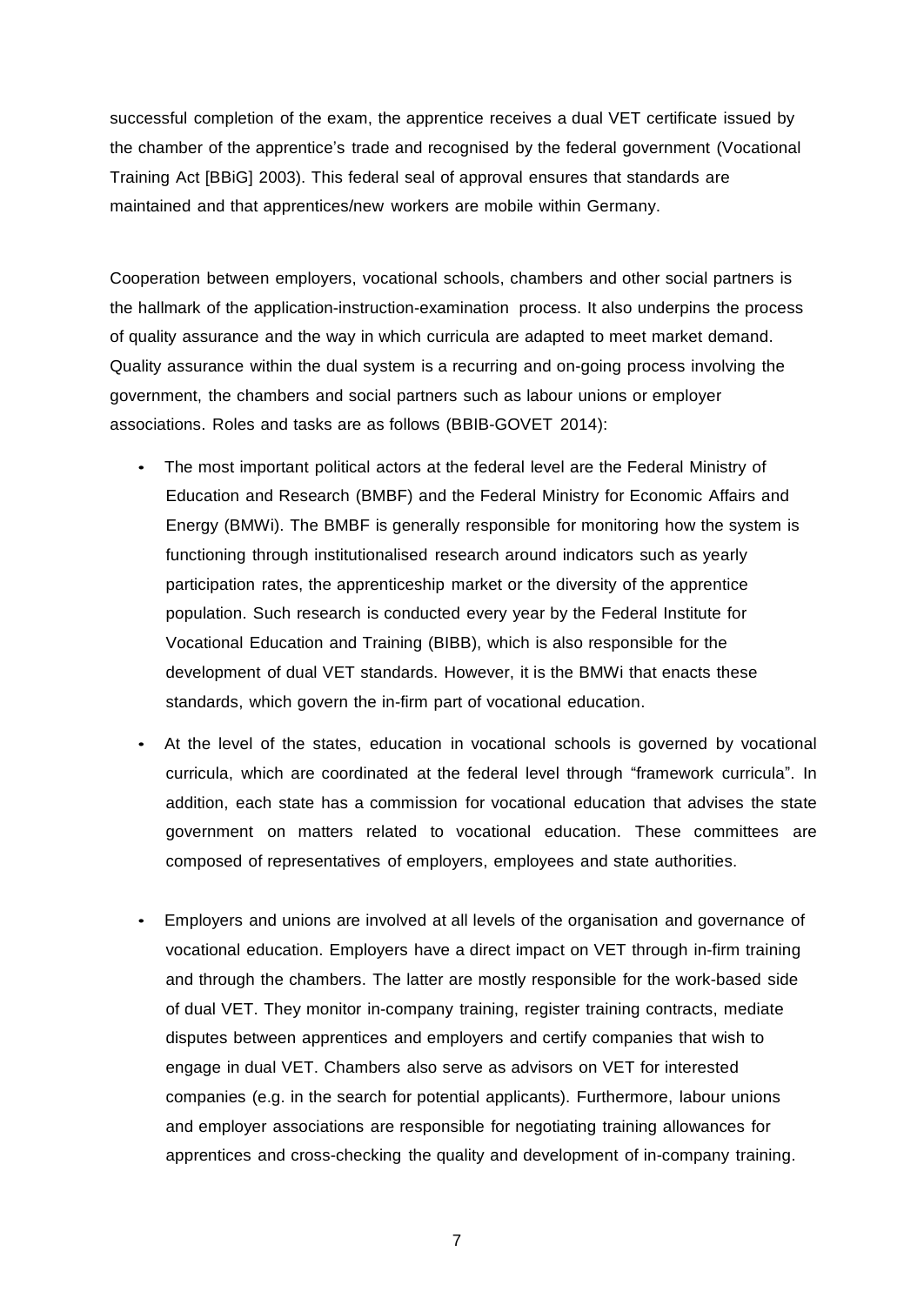Dual VET curricula are updated as and when employers identify new skills or new tasks. Negotiations take place between social partners and the government (under the guidance of the BIBB) to devise new, in-company training standards. The vocational school curriculum is then modified to ensure the continued coordination of training and instruction between employers and schools (Rindfleisch & Maennig-Fortmann 2015).

It is apparent that the dual system of vocational education in Germany is underpinned by a structure of intense cooperation. All partners in this cooperation follow the "consensus principle", according to which government and business, but also social partners, must reach an agreement on vocational education policy. Consensus between stakeholders increases the acceptability of vocational training, although it may also be an obstacle to reform and innovation. During the past decade, there have been a few cases where the consensus principle has not been upheld, yet these remain the exception. In general, the social partnership in German vocational education seems to benefit from this principle (Euler 2013). Working together, stakeholders help secure the many positive benefits that the system produces. Indeed, the dual VET system is much admired internationally for such benefits (especially the low youth unemployment rates and highly skilled workforce that Germany enjoys). Nevertheless, the system is not without challenges as the next section explains.

# **4. Challenges facing the dual system of vocational education**

The first indication that all may not be well with the German VET system has come from the steady decrease in participation rates for dual apprenticeships (which is happening in parallel with a steady rise in the number of first-year university students). In 2000 as many as 582,416 people embarked upon dual vocational training, while only 314,539 enrolled in a university degree. In the past ten years, the situation has reversed: 2013 was the first year in which more youths enrolled in a university degree than in a dual apprenticeship programme (510,672 first-year university students against 491,380 first-year apprentices - Authoring Group Bildungsberichterstattung 2014).

While it may seem paradoxical against the backdrop of a decreasing population of apprentices, the dual VET system in Germany is also facing a challenge of accessibility and satisfaction of demand. Every year around 150,000 youths fail to engage in initial vocational training, moving into the job market without any kind of completed post-secondary education. At the same time, about 250,000 people fail to access the VET system directly each year, thus falling into the so-called "transition system" (BMBF 2014); caught in this "transition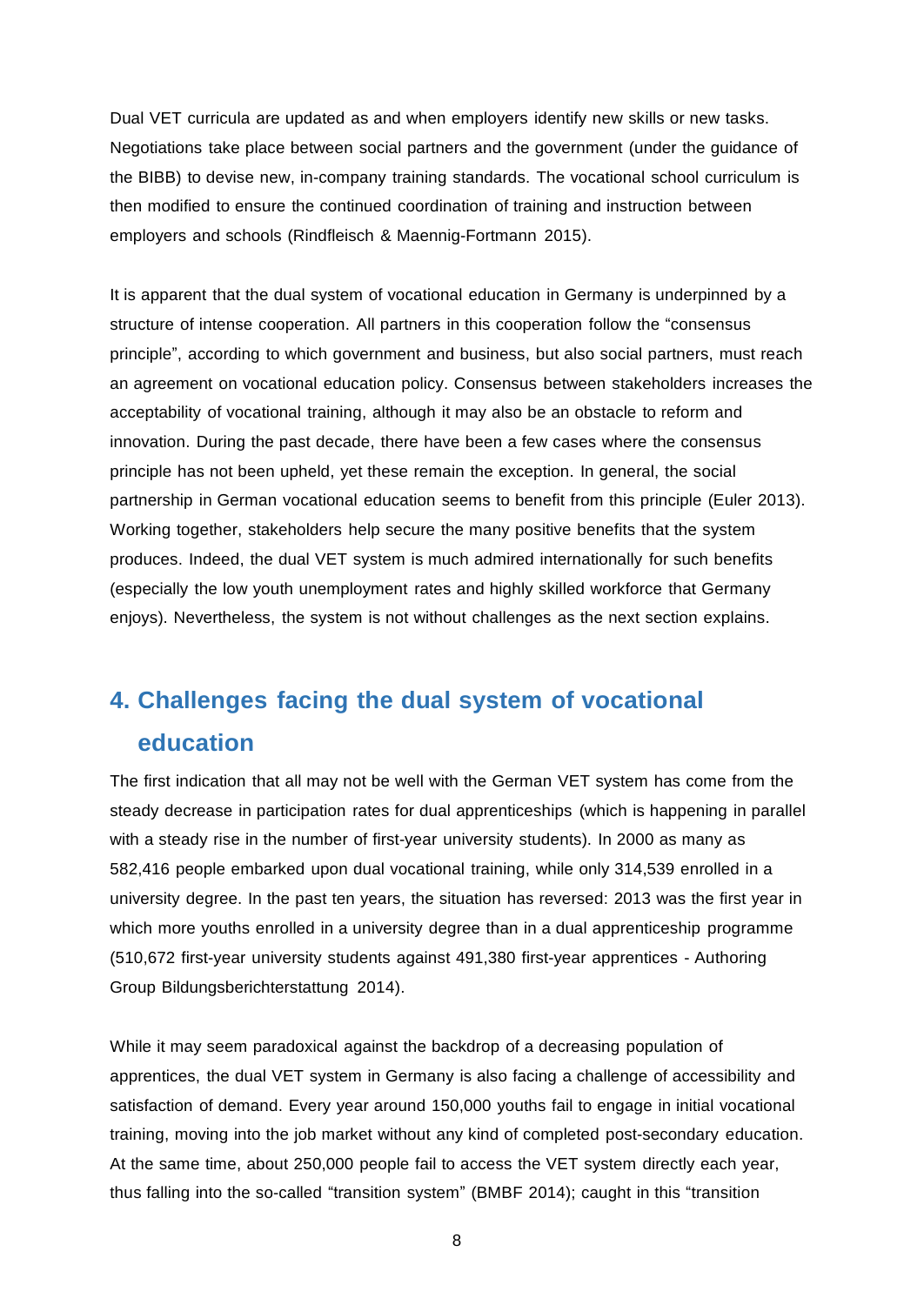system", prospective apprentices take up preparatory courses that do not guarantee their access to an initial training programme. The situation is exacerbated by the fact that young people with disabilities or from migrant backgrounds, in particular, experience difficulties in finding a training spot in dual VET. Lack of access to initial vocational training – whether school-based or dual – is especially concerning given the lifetime impact of low qualification levels.

The causes of this failure to provide access to an initial training lie in the market mechanisms that govern the dual system: vocational education depends on whether companies offer training spots that youths are interested in. Therefore, mismatches in qualifications, or in regional socio-economic composition, can lead to imbalances in supply and demand in the vocational training market. For this reason, several actors and stakeholders in Germany have been demanding a training guarantee similar to the one currently in place in Austria.<sup>2</sup>

The fall off in numbers of apprenticeships is surprising given that, in the next fifteen years, Germany is expected to experience a shortage of workers in those occupations that typically form part of apprenticeship programmes. The main cause of this shortage is that workers born in the 1950s and 1960s, who were mostly trained in vocational education programmes, are soon to retire. According to the Federal Institute for Vocational Education and Training (BIBB) and the Institute for Employment Research (IAB), 17.4 million workers will leave the labour market during the period 2012–2030; around sixty percent of them entered the working world with a vocational education, while only eighteen percent did so with a university education (Maier et al. 2014, 5).

Given this potential workforce gap, the importance of Germany's vocational training system cannot be over-estimated. Decreasing participation in dual VET and the failure of the system to provide access to many youths interested in a vocational programme are therefore serious problems that affect the whole of the national economy as well as society at large.

If dual VET is to meet these challenges, it must be made flexible enough to adapt to today's educational, social and economic context. It is important to increase both the attractiveness of the system and its capacity to include groups that have been hitherto excluded or under-

 $2$  Apprenticeship and traineeship seekers consistently outstripped the number of places offered by Austrian companies between 2002 and 2011. In order to combat this the Austrian government introduced a training guarantee in 2008, promising a suitable job, apprenticeship or training place to all young people within three months of them registering as unemployed or in search of an apprenticeship (European Commision).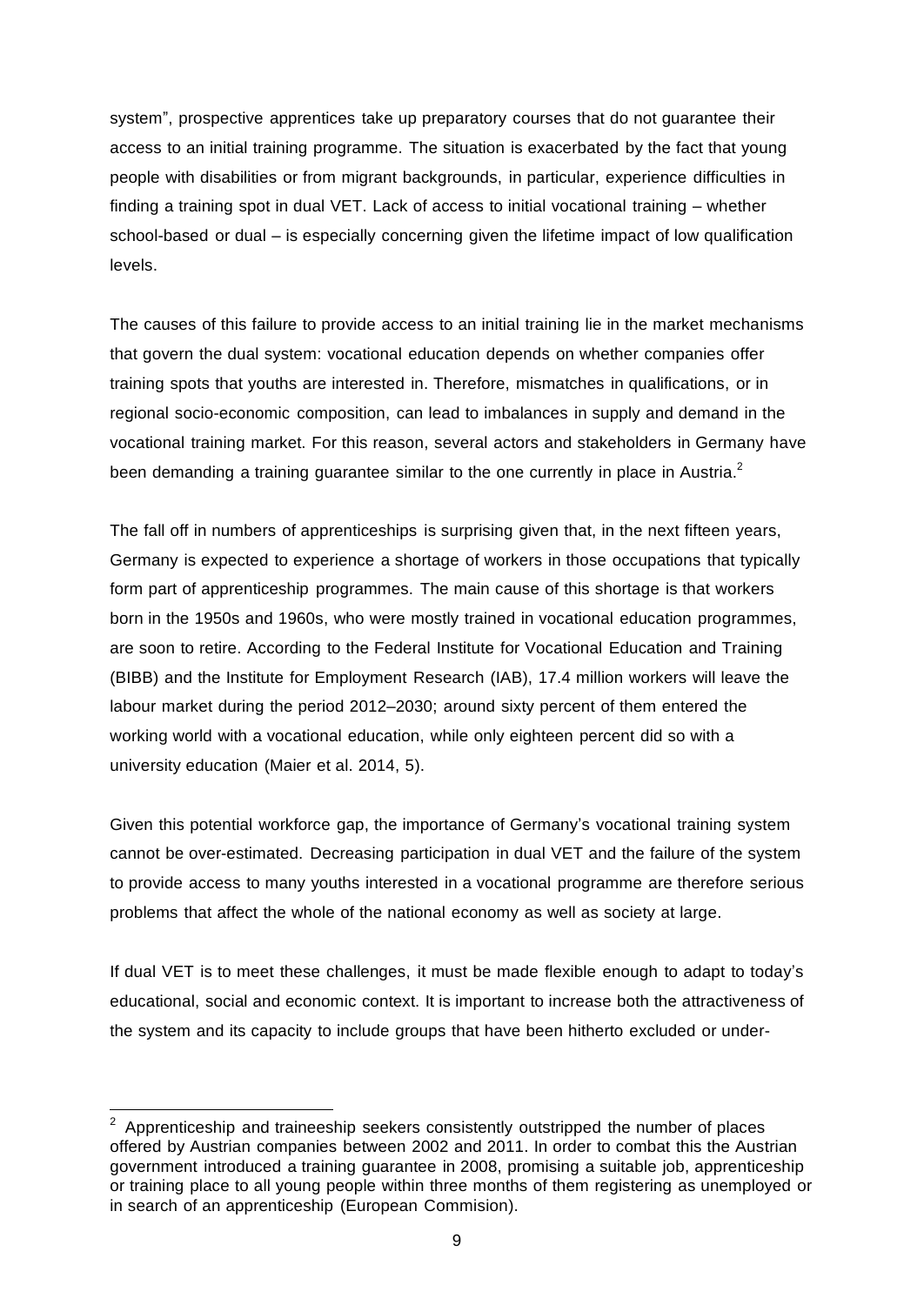represented. An important area of reform is the permeability between vocational and academic education, which is addressed in the following section.

# **5. Permeability & cooperation between vocational and academic education**

The steady decline in dual vocational education and the recent shift in Germany's postsecondary education system seem to have brought vocational and academic education into some kind of competition. Proponents of the traditional division between academic and vocational education complain that Germany is undergoing an "academisation madness" (Nida-Rümelin 2014), while their opponents claim that vocational education is a "dead end" path in the 21<sup>st</sup> century (for more details on this debate, see Euler & Severing 2015). The terms of these debates are, however, misguided: they portray academic and vocational education as two separate and almost irreconcilable systems and, most importantly, offer no scope for productive resolution.

The overlap between vocational and academic education is growing, with vocational programmes offering more academic or scientific content and academic programmes including a growing number of practice-related elements in their curricula (e.g. internships, traineeships). The current turbulence in the vocational education system cannot therefore be overcome by furthering the division between the academic and vocational pathways. The existing overlap between the two domains is far too large for it to make sense to continue insisting on a fundamental incompatibility between vocational and academic education. On the contrary, the sustainability of German vocational education – and arguably the sustainability of the whole post-secondary education domain – depends heavily on the revision of the relationship between academic and vocational programmes. Specifically, the challenge consists in redefining the points of contact between university and vocational education. The following recommendations offer four ways of doing this (Bertelsmann Stiftung 2015).

#### *Improve the permeability between vocational and academic tracks*

Access to university should be made easier for those who have completed a vocational education. Equally, the vocational system should facilitate the transition into dual VET of university students who decide to drop out of their academic programmes. Efforts should also be geared toward a better recognition – in both directions – of completed courses and acquired competencies, especially between discipline-related programmes. Universities must develop and enlarge their offer for vocationally-trained individuals, while companies and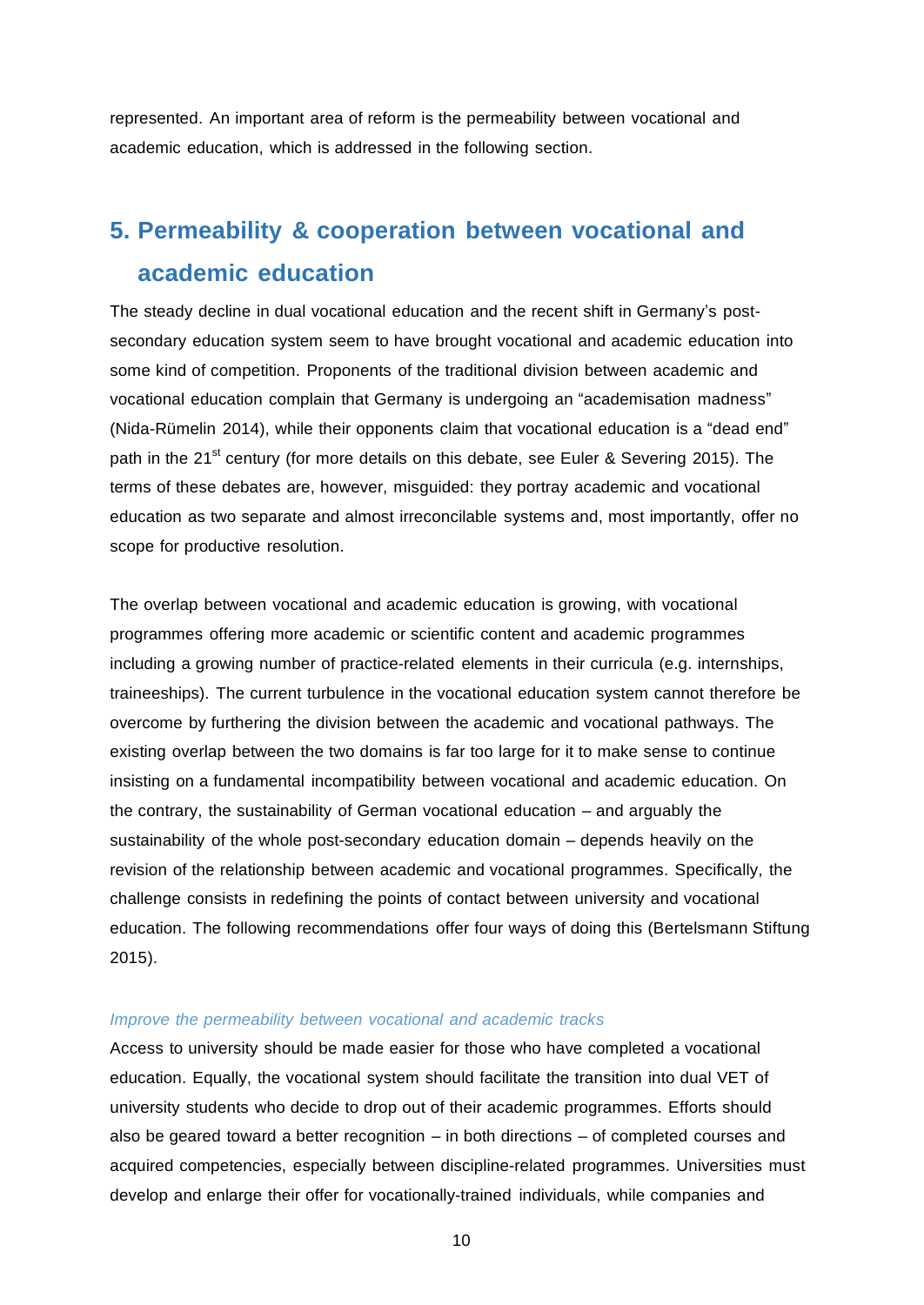vocational schools must expand their offer to university graduates. Only by ensuring this kind of compatibility between the two systems can fairness and openness be achieved.

#### *Develop new models of integrated education*

Such programmes should comprise elements of both vocational and academic education in a non-hierarchical fashion. Programmes of this kind could allow young people to become familiar with both types of post-secondary education and therefore enable them to make better decisions about the direction they choose. In addition, such integrated programmes could also be made available to students without a university entrance qualification, thus furthering their access to university-level education.

#### *Incorporate the advantages of dual VET into new study programmes*

Dual vocational education has many advantages in terms of integrating young people in the labour market and allowing companies to identify/train skilled workers. Most notably, dual VET provides a curricular combination of theory and practice, the joint conception of education programmes with several partners and stakeholders, a nationally-recognised certification system, and the opportunity for young apprentices to gather professional experience and make contacts during their training. The question is whether these advantages can be translated into new study programmes. One well-established programme that already incorporates these beneficial aspects is the so-called "dual studies" bachelor, which combines an academic bachelor with initial dual vocational training. More efforts in this direction are desirable.

#### *Ensure cooperation between vocational and academic education policymaking*

The stark division between vocational and academic education is not only evident in the defined educational goals, organisational forms and certification systems of the two systems, it is also reflected in the division between the political institutions responsible for each domain of post-secondary education. In order to implement the recommendations above, there must be close cooperation between those authorities that govern vocational education and those that are responsible for academic education. These institutions have had few points of contact or opportunities for exchange so far, yet without this cooperation the success of a more integrated and permeable post-secondary education system remains unlikely.

#### *The dual system: a model for other countries?*

Despite its challenges, the dual system continues to be a point of reference for countries looking to reform their vocational education system – especially because of the low levels of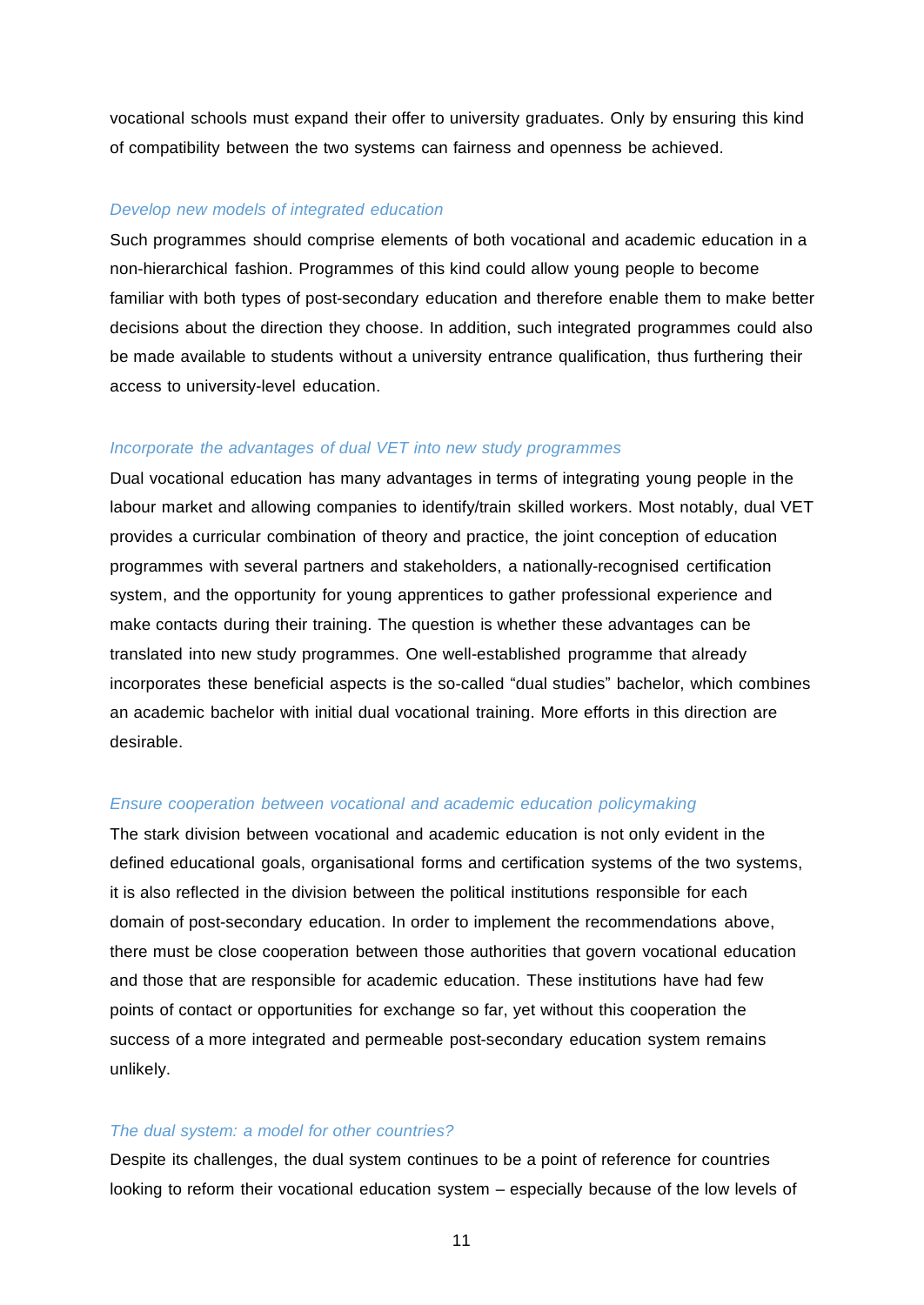youth unemployment associated with dual vocational training programmes. The key to the high employability of graduates from dual programmes in Germany is, without a doubt, the involvement of companies in the design and implementation of vocational education. Is the dual system in Germany a model for other countries? If so, what exactly can other countries learn from the German experience?

Countries interested in introducing dual features in their vocational education system should bear two things in mind. First, the main criterion of quality in dual VET is not the number of apprentices enrolled. Rather, it is the degree of success in their school-to-work transition, that is, whether graduates find a job after their training. Second, countries should also be aware that companies are the ultimate users of apprentices' skills. That is why it is sensible to involve them in dual VET. In fact, if there is one lesson that other countries can learn from the German experience, it is this: to bridge the gap between learning and labour market, companies have to play an active role in the vocational education system. In short, there is no dual system without companies.

But how can companies be convinced to engage in vocational education? Appealing to their social responsibility has no enduring impact. It is better to provide economic arguments: training apprentices can be cost-effective for companies. For several years now, ex-post studies in Germany and Switzerland have proven this, and a recent ex-ante simulation study in Spain suggests that dual VET can also be profitable for companies in countries without a long tradition in the dual system (Wolter and Muehlemann 2015). Governments looking to promote dual VET should thus focus on economic arguments.

### **6. Concluding remarks: new partners, more cooperation**

With its origins in 19<sup>th</sup> and 20<sup>th</sup> century German society, the dual system of vocational education was shaped by social and economic conditions that are very different from those of contemporary Germany. From being a rather homogenous society, with a relatively small population of academically educated professionals and a larger share of vocationally trained workers, Germany has become a highly diverse society with more highly educated professionals and fewer vocationally trained workers. At the same time, the world of work no longer exhibits a firm distinction between those who are vocationally or academically trained. Many professions and occupations are situated at the intersection of the two and the youth of today are increasingly interested in an education that combines aspects of both. The strict separation of vocational and academic education is therefore no longer valid and must be revised. Unless this happens, there is a danger that *both* academic and vocational education become somewhat irrelevant for 21<sup>st</sup> century Germany.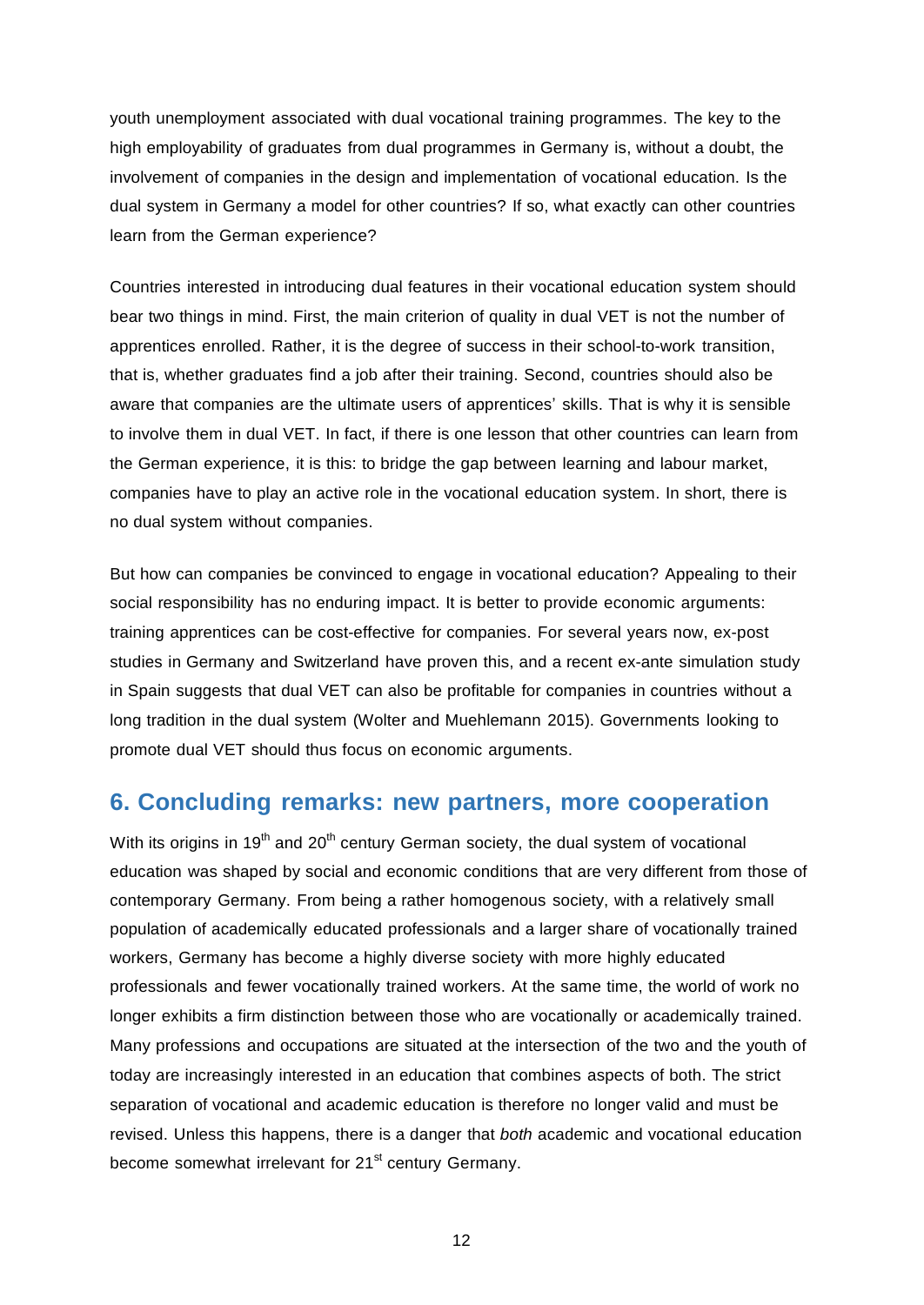The solution to these problems lies less in reform of vocational education itself, and more in a reconfiguration of the whole post-secondary education domain, including universities. Increasing the permeability between the academic and vocational tracks is one of the keys to this reconceptualisation. This means, in short, more cooperation between employers, governmental bodies, labour unions and chambers – but also universities. Facilitating the transfer of completed course units from vocational to academic institutions and *vice versa* is an important first step. Cooperation between the dual system and universities also means conceiving new hybrid programmes composed of both vocational and academic elements.

Some programmes of this kind are already underway, with the "dual studies" bachelor being by far the most developed and wide-spread of these. Although it only accounts for a small percentage of the apprentice population, the numbers enrolled in dual studies bachelors have steadily increased since the first pilot projects of the 1970s. Combining a vocational training with a bachelor's degree in a related field, this new hybrid form of education offers not two but three learning sites for student-apprentices: university, company and vocational school or learning centre. As in dual vocational programmes, the contents of the vocational training and the academic bachelor are coordinated, yet in this case they lead to two independent degrees. Applicants must have obtained access to university, but the first selection filter is the company that will provide the training. Most importantly, dual studies bachelors require the collaboration between a university and a company or employer (Thies 2015). The complex cooperation structure that underpins the dual system is thus expanding to include universities, further blurring the boundaries between vocational and academic education.

Moving on from the old academic-versus-vocational debate, the post-secondary education system in Germany will probably develop into an ever more complicated web of cooperation between economic, educational and political actors. Dual studies bachelors are but the beginning; the landscape of emerging hybrid models is worth a separate paper. These developments represent a breath of fresh air for vocational education: through the dual studies bachelor and similar programmes, more young people are likely to take up vocational training (Thies 2015).

At the same time, the growth of the intersection between academic and vocational education should not be seen as the death knell of the dual system. On the contrary, the future of the German educational system also depends on strengthening the existing dual system. More opportunities must be given to those groups that have been too often excluded from dual VET programmes (Bertelsmann Stiftung 2015). The challenge therefore lies in strengthening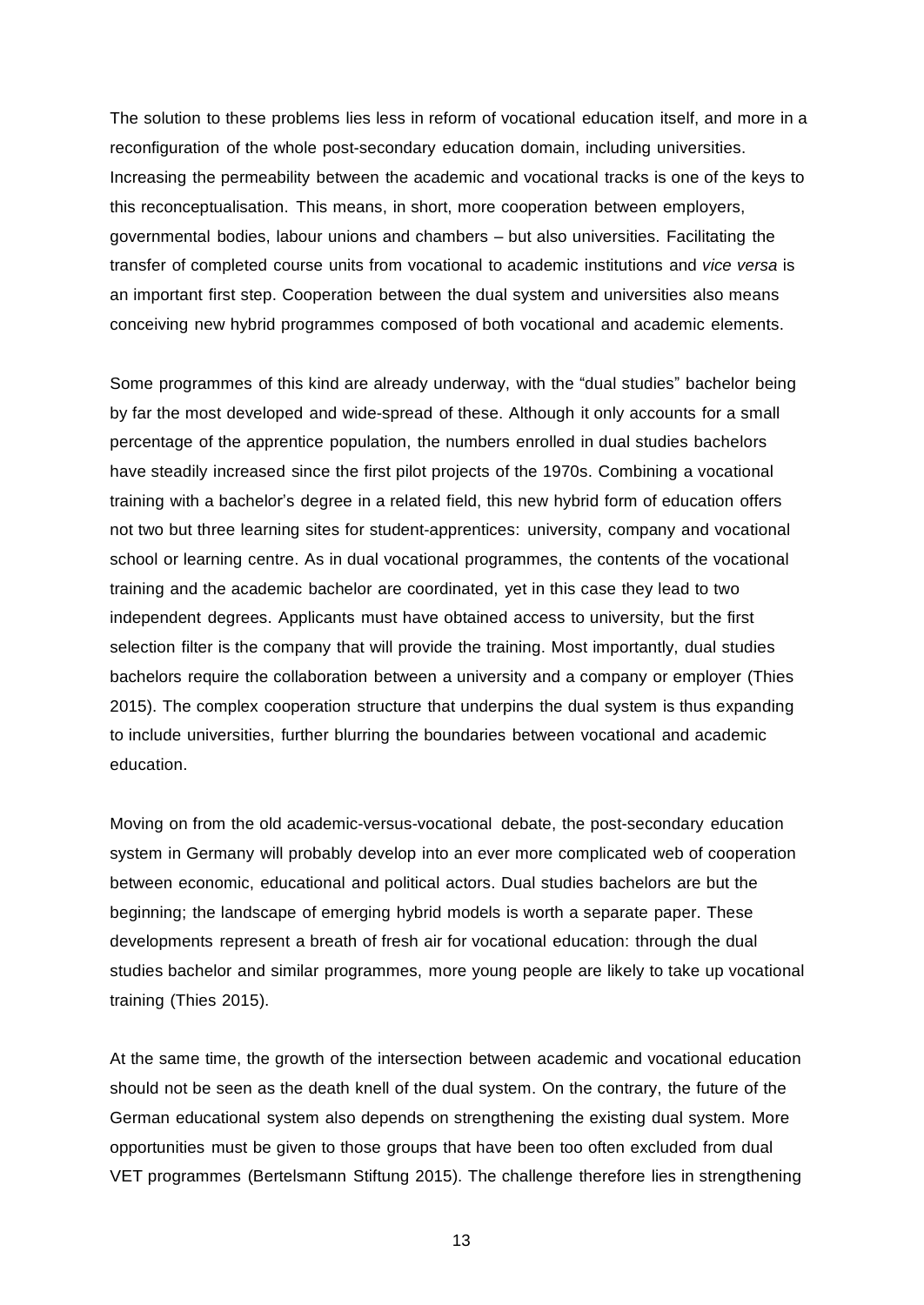the whole post-secondary education system – including universities, vocational programmes and everything else in between – in order to give young people fair chances to fulfil their professional potential and provide the labour market with the skilled workers that it needs.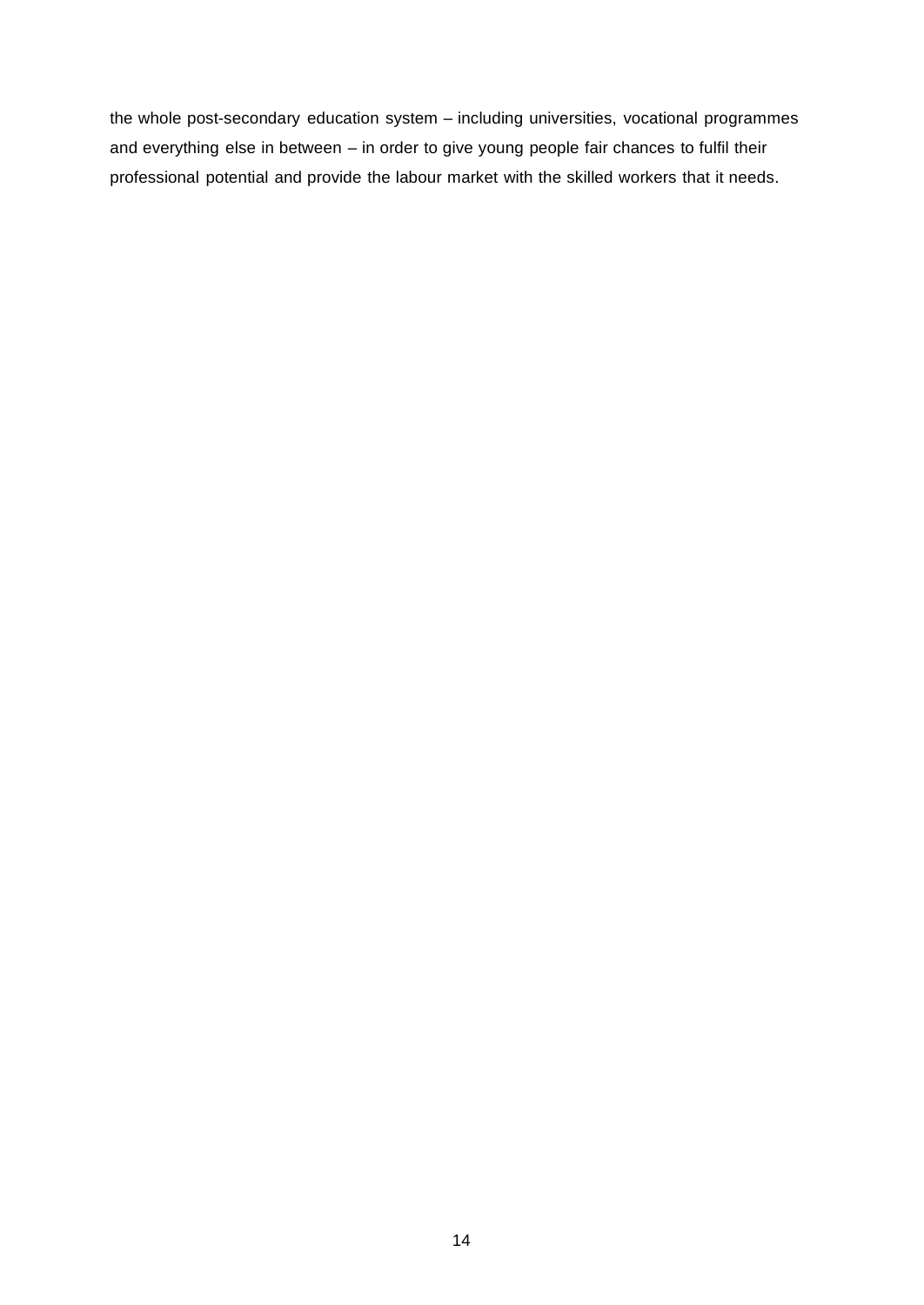### **References**

Authoring Group Bildungsberichterstattung (2014) *Bildung in Deutschland 2014,* Bertelsmann Verlag, Bielefeld

Bertelsmann Stiftung (2015) *Nachschulische Bildung 2030 – Trends und Entwicklungsszenarien*, Bertelsmann Stiftung, Gütersloh

Euler D (2013) *Germany's dual vocational training system: a model for other countries?* Bertelsmann Stiftung, Gütersloh

Euler D and Severing E (2015) *Transitions between vocational training and higher education: background knowledge*, Bertelsmann Stiftung, Gütersloh

European Commision *Database of labour market practices*, [http://ec.europa.eu/social/main.jsp?ca](http://ec.europa.eu/social/main.jsp)tId=1080&langId=en&practiceId=2. Accessed on 03.11.15.

Federal Institute for Vocational Education and Training [BIBB] (2015) *Data report on vocational education and training,* Bonn

Federal Ministry for Education and Research [BMBF] (2014) *Allianz für Aus- und Weiterbildung,* Berlin: <http://www.bmbf.de/de/2295.php>

Federal Ministry for Education and Research [BMBF] (2011) *Duale Ausbildung sichtbar gemacht,* Bonn/Berlin

Federal Statistical Office [Destatis] (2014a). *Schnellmeldung Intergrierte Ausbildungsberichterstattung. Anfänger im Ausbildungsgeschehen nach Sektoren/Konten und Ländern,* Wiesbaden

Federal Statistical Office [Destatis] (2014b). *Bildung und Kultur. Schnellmeldungsergebnisse der Hochschulstatistik zu Studierenden und Studienanfänger/-Innen – vorläufige Ergebnisse, Wintersemester 2014/2015,* Wiesbaden

German Office for International Cooperation in Vocational Education and Training [BIBB-GOVET] (2014) *Dual VET: vocational education and training in Germany*, Bonn

Maier T, Zika G, Wolter M I, Kalinowski M and Helmrich R (2014) *Engpässe im mittleren Qualifikationsbereich trotz erhöhter Zuwanderung,* BIBB Report 23/14, Bonn

Muehlemann S and Wolter S C (2014) 'Return on investment of apprenticeship systems for enterprises: Evidence from cost-benefit analyses', *IZA Journal of Labor Policy*, 3:25.

Nida-Rümelin J (2014) *Der Akademisierungswahn – Zur Krise beruflicher und akademischer Bildung,* Hamburg

Rauner F and Wittig W (2009) 'Deutschland', in Rauner F (ed) *Steuerung der beruflichen Bildung im internationalen Vergleich*, Gütersloh: Verlag Bertelsmann Stiftung

Rindfleisch E and Maennig-Fortmann F (2015) *Duale Ausbildung in Deutschland. Durch Praxis und Theorie zur Fachkraft,* Konrad-Adenauer-Stiftung, Berlin

Thies L (2014) *Das Beste aus zwei Welten: Dual Studiengänge als Brücke zwischen beruflicher und akademischer Bildung,* Arbeitspapier, Gütersloh

Vocational Training Act [BBiG] (2005)